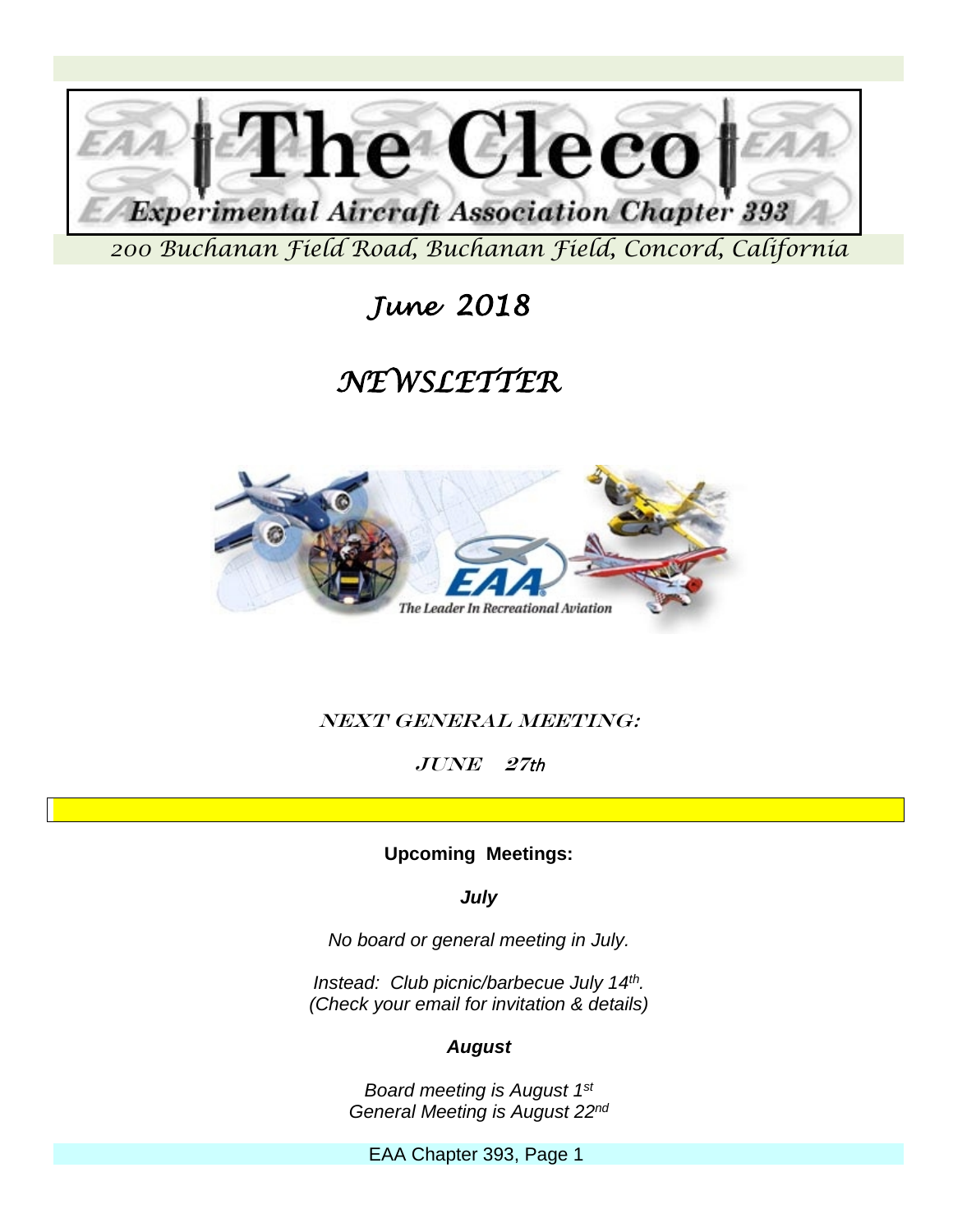*Next Young Eagles Fly-Out: Saturday, August 18th*

## *Chapter Picnic on Saturday, July 14th*

## President Bill Bower's Monthly Notes:

President's Notes June 2018

The summer solstice is now upon us which means the long flying days of summer are upon us. As well the countdown to AirVenture 2018 continues. From keeping up with new releases from the International, it appears to be another great show shaping up.

Also this year's Advanced Air Academy Scholarship winner is Jaime Finn. Jaime lives in Pleasant Hill and is a Cadet with the CAP Squadron and has helped the chapter many times with our Young Eagle Rallies as well as being a Young Eagle herself. She will be a great representative of 393 at the academy. She will hopefully be able to come to our August General Meeting and give us a report on her experience.

Speaking of Young Eagles this month's rally was another great success. We flew 46 kids with the help of the following pilots:

> Jim Agua Harvard Holmes Bill Reining Tony Tiritilli Tim Bloodgood Tom Hammett Michael Grimes Stewart Schuster

As well as all the ground crew without your help nothing could be done. I personally want to thank each and every one of you for your help. It's really appreciated that you give up your Saturday to help the chapter and the kids who show up to be introduced to Aviation. I also want to thank Rose Desmond for stepping in to help coordinate the event while Stephen Tucker is in Peru. Great job.

At our last Board Meeting we had Peg Gardner give a presentation on DART. Known as Disaster Action Response Team she is trying to put together a list of pilots and aircraft owners who are willing to help during a local, state or national disaster. You would be used for a variety of missions flying people, supplies or animals into and out of a disaster area when roads and accessibility is difficult or impossible. I think it is a good idea to get involved to help our local community. We have invited her to a future General Meeting to give a presentation.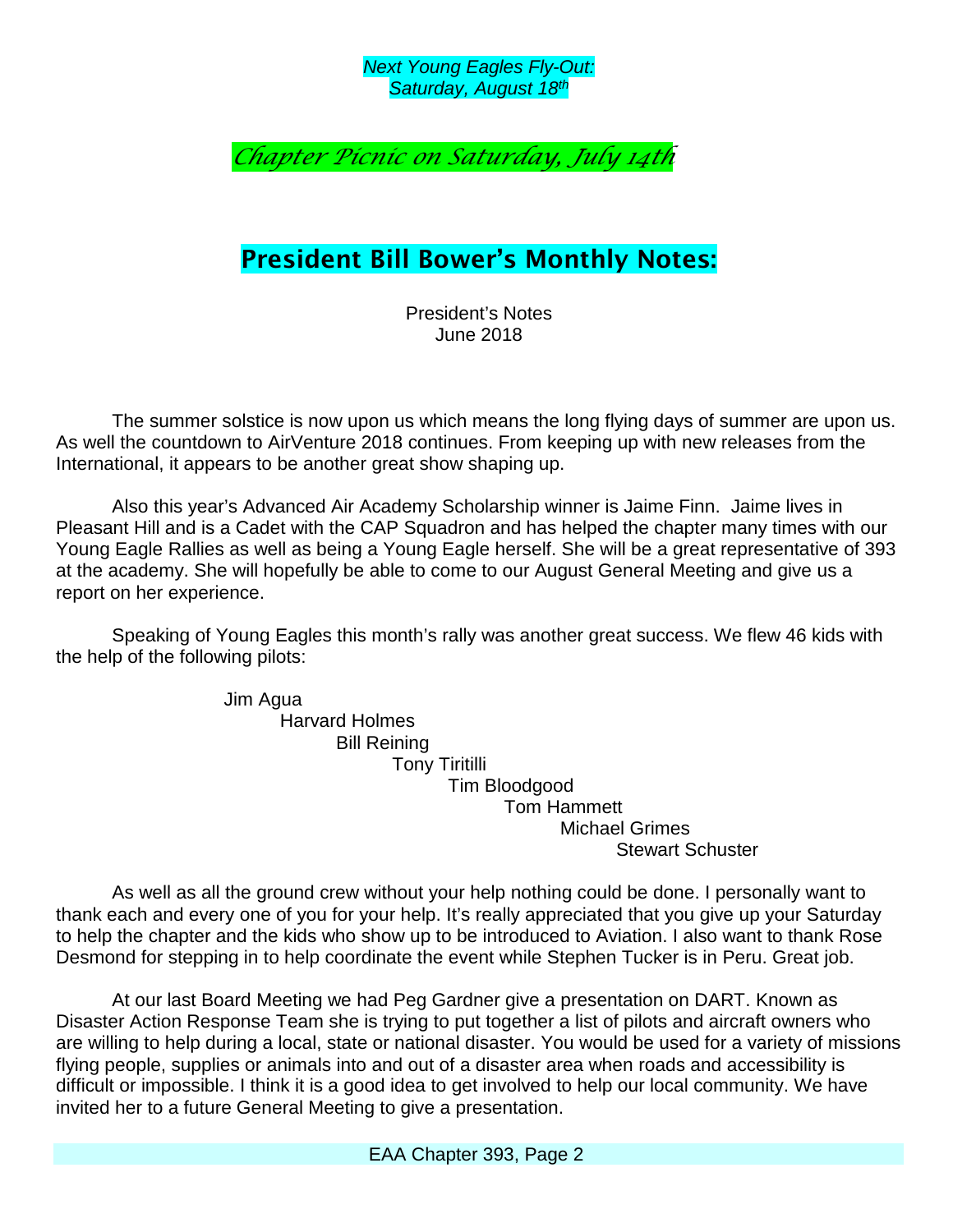Maurice Gunderson President of MDPA as well as a Chapter 393 member wants to donate a ice maker which would be installed in the kitchen of the clubhouse and a stand up freezer to the chapter. He consulted with Scott Achelis who feels there should be no problem installing the ice maker next to the sink in the kitchen. It will take out a cabinet but that one is not being used presently. Should be a great help during our events for everyone that uses the club house.

Upcoming events are we have June's General Meeting scheduled for June 27<sup>th</sup>. Rick has another great dinner lined up at 6:30 PM. Ron Lem has a great speaker lined up for the night as well.

Our annual picnic is on July 14<sup>th</sup> at the clubhouse. If you have not sent your RSVP by e-mail to Pete Mitchell, Rick or myself. Just let us know how many guests and if you are bringing a dish such as a salad or dessert. Hot Dogs and Hamburgers will be provided by the chapter. No General meeting in July since we will be in Oshkosh. Our next Young Eagles Rally is August 18<sup>th</sup> at Buchanan Field. Hope to see everyone at these upcoming events. Also don't forget about our Wednesday Fly Outs.

*Besides Oshkosh here are some other Airshows to add to your list this summer:*

July 14<sup>th</sup> Tahoe Truckee Air Show and Family Festival Truckee Ca.

August 18-19th Wings over Camarillo Air Show, Camarillo Ca.

Sept. 21-13rd California Capitol Airshow Mather Airport Sacramento Ca.

Sept 29-30 California International Airshow Salinas airport Salinas Ca.

Oct 5-7<sup>th</sup> San Francisco Fleet Week.

.

Bill Bower Chapter President EAA Chapter 393

EAA Chapter 393, Page 3

=========================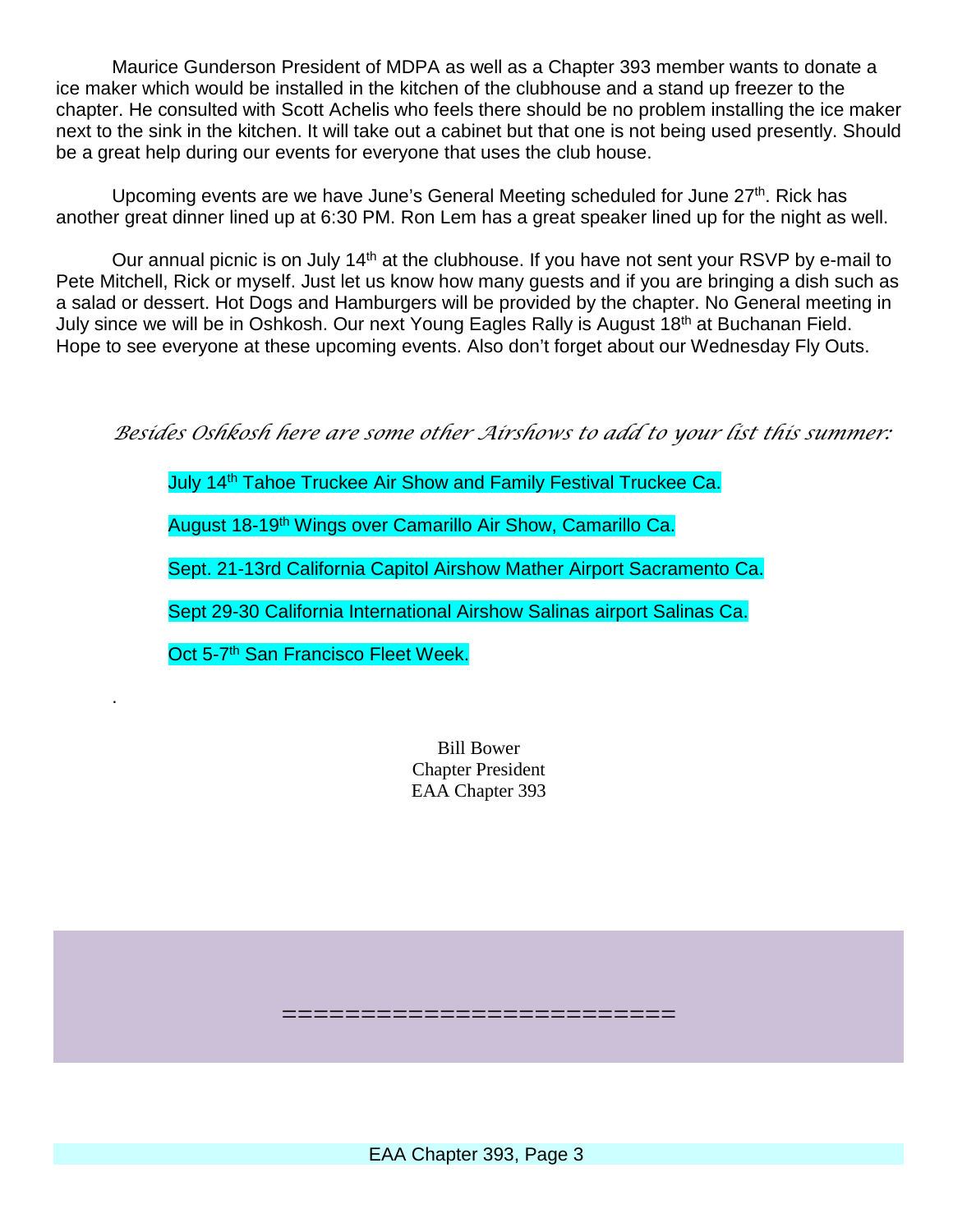## June 393 General Meeting Minutes:

### **June 6th, 2018**

| <b>President - Bill Bower</b>       | Late    |
|-------------------------------------|---------|
| Vice-President - Ron Lem            | Present |
| Secretary - Pete Mitchell           | Present |
| Treasurer & Tools - Harvard Holmes  | Present |
| Membership Coordinator – Vi Egli    | Absent  |
| Newsletter Editor - Bill O'Brian    | Absent  |
| Tech Counselor-                     | Vacant  |
| Web - Renee Robinson                | Present |
| YE's Coordinator - Stephen Tucker   | Present |
| Dinner Coordinator - Rich Bourgeois | Present |
| Eagle Flights -                     | Vacant  |
| Guy Jones                           | Present |
| <b>Tracy Peters</b>                 | Absent  |

Guests Peg Gardner DART; New members Francis Kelly and Greg Kar. Greg is a YE's ground volunteer.

Ron Lem called the meeting to order at 19:00.

Treasurers Report – Harvard Our bank balance is \$15,338.

Secretary – Pete

Membership stands at 78, 14 owe 2018 dues. The memorial tile for Don Baldwin is paid for and scheduled to be installed for Airventure 2018.

Dues are \$30, payable January 1<sup>st</sup> by mail to EAA 393, Box 6524, Concord CA 94524-1524 or at any Board or General Meeting.

Bill Bower mentioned that Patriots have pledged a donation to 393 YE's program in lieu of our wind canceled May event at Bryon.

Young Eagles – Stephen Stephen will be out of the country during June and July. Rose Desmond will be responsible for YE's activities during Stephens absence. Stephen motioned and the Board approved sponsoring Rose's membership with National.

Picnic  $-$  393's BBQ picnic will be Saturday July 14<sup>th</sup>. 393 is providing Chicken, Hot Dogs, Burgers, Corn on the Cob, Potato Salad, Chili and Drinks. Bring a favorite Salad or Dessert. Please RSVP via your "Invite".

Future Speakers – Ron June is Ray Dwelly, Manager Hamilton Field History Museum, http://www.novatohistory.org/hamiltonair-field/.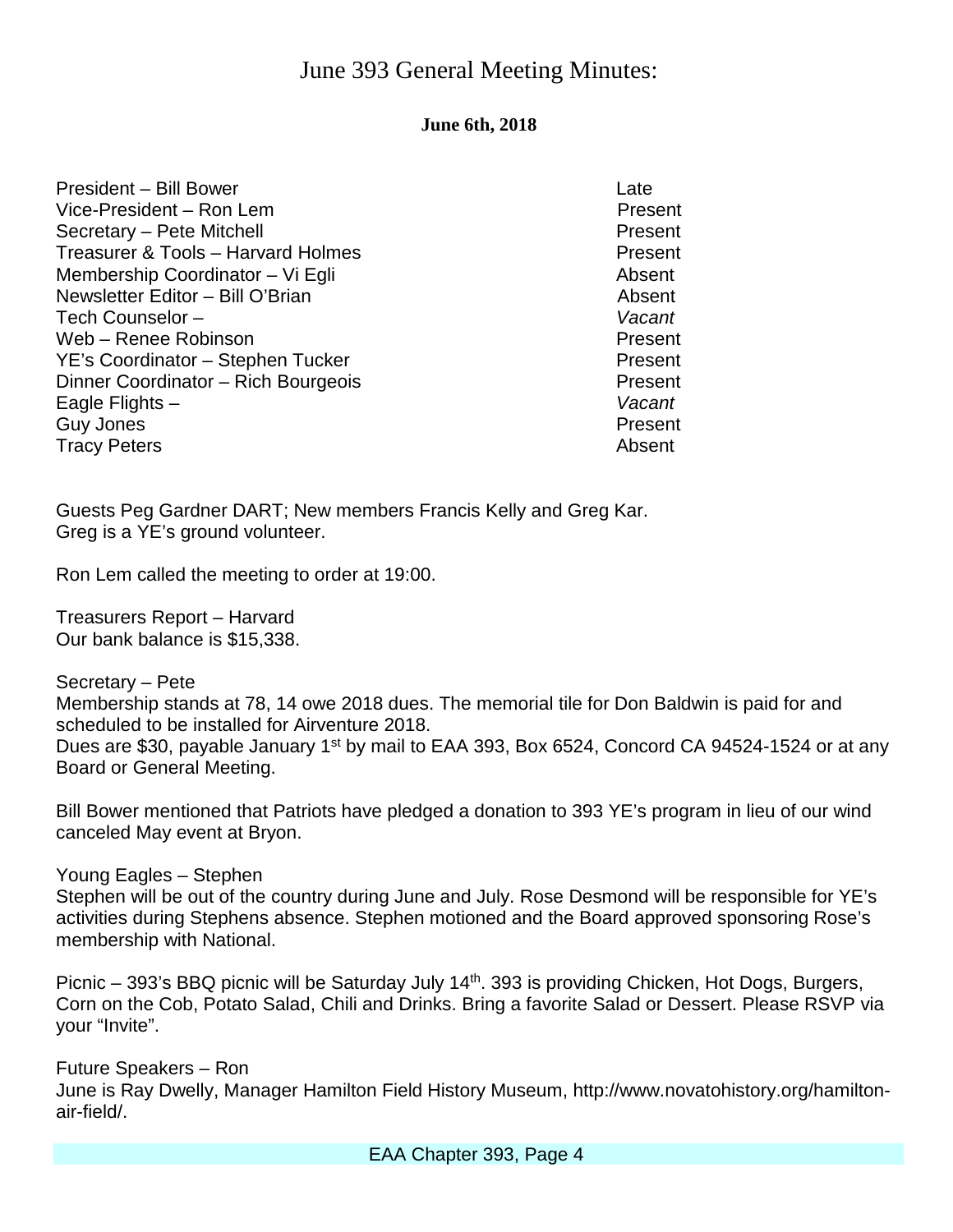August - Ron Darcey a pilot and member of the US Coast Guard Auxiliary.

Dinner – Rich June 27<sup>th</sup> meeting, Corn Chowder, Salad, Dinner rolls, Dessert and Drinks.

Peg Gardner – DART **(**[Disaster Assistance Response Team\)](http://www.forces.gc.ca/en/operations-abroad-recurring/dart.page), MDARC (Mount Diablo Amateur Radio Club) and CERT (Community Emergency Response Team). Discussed aircraft involving movement of people, animals or supplies during an emergency. A presentation is planned for the August General Meeting.

Adjourned 20:00 PJM

Reminder:

August 18th is the next Young Eagles flight day and takes place at the Buchannan Airport

*Previous month Young Eagles Statistics:*

Saturday June 16, 2018 we flew 46 Young Eagles with 8 pilots, mentioned by name above in President Bower's notes.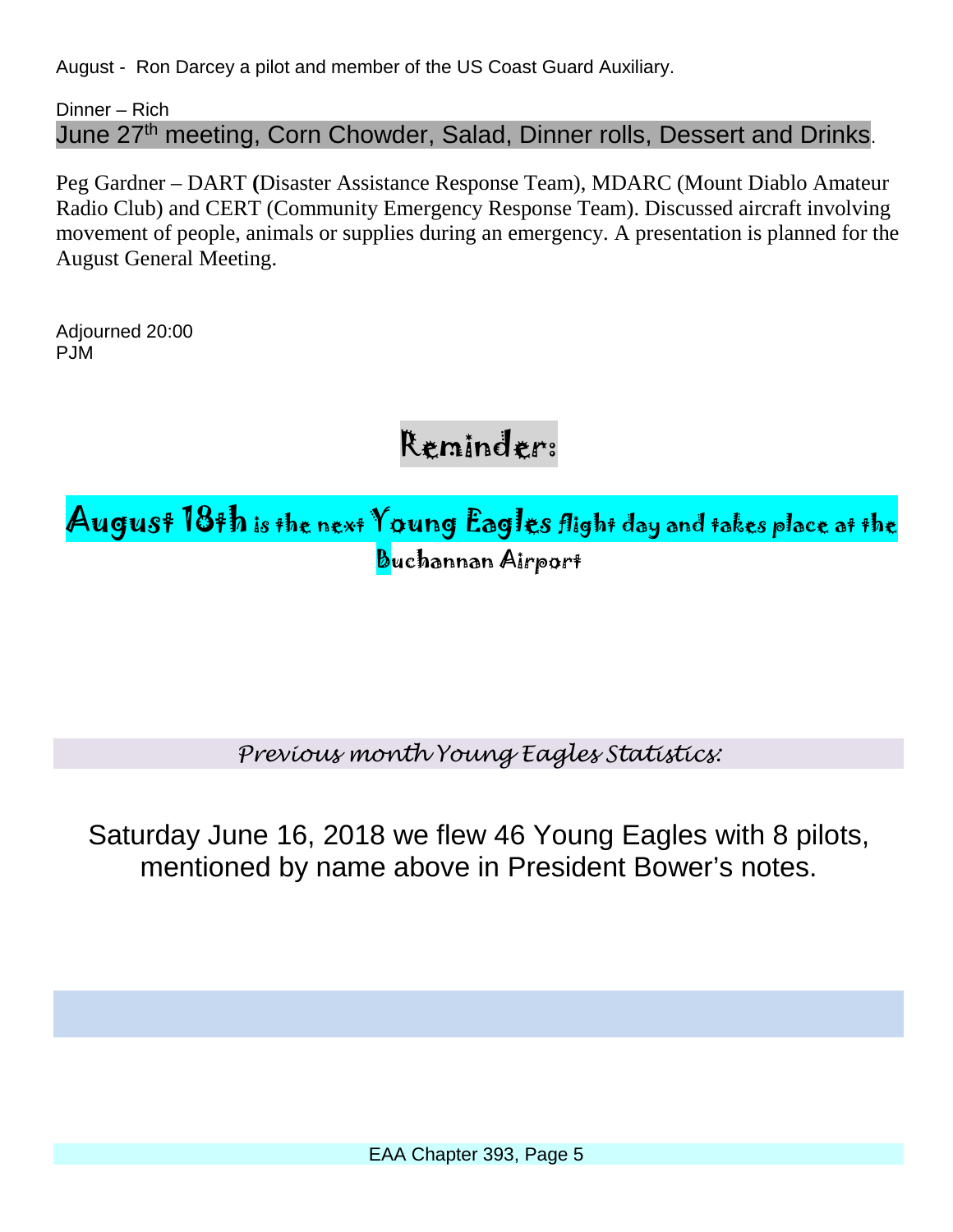### *August General Meeting speaker is guest Ron Darcey.*

### *Below is his biography:*

Ron Darcey joined the Coast Guard Auxiliary as a pilot in 2003 responding to the Auxiliary's need to expand its aviation capability and increase its fleet of general aviation assets. Earning his Auxiliary pilot's wings in 2004 he flies his Luscombe Silvaire from Livermore Airport on monthly Coast Guard operations along California's coastline, the Bay and throughout the complex San Joaquin delta region.

He served from 2007 to 2015 as Coast Guard District 11 aviation training officer and remains a squadron staff officer. His presentation this month is to introduce the Risk Assessment Matrix used by military aviation that he believes to be an important element he also applies to his personal flying and a consideration for general aviation. His discussion shall also include how Auxiliary aviation integrates Crew Resource Management (CRM) that compliments Risk Assessment in flight operations. The Risk Assessment Matrix will be provided.

I should also mention I am a former member of EAA, member #35398 and built and completed a Keleher JK-1 Lark in 1975 that I still fly. In 2015 I opened an aviation oil operation at the Livermore airport selling Aeroshell and Phillips.

I look forward to addressing your chapter.

## *Below is information regarding the United States Coast Guard Auxiliary Aviation:*

### **DISTRICT AVIATION OFFICE**

**[AuxAir on Wow Site](http://wow.uscgaux.info/content.php?unit=070&category=aux-air)**

**Welcome to USCGA District 7 Aviation.**

AUXAIR is an Auxiliary operational program. AUXAIR aviators have varied aviation backgrounds and many have prior military experience. AUXAIR aviators volunteer their aircraft for use as facilities, just as surface operators volunteer their boats. All Auxiliary aircraft meet strict U.S. Coast Guard and Federal Aviation Administration requirements. These aircraft are inspected annually per the Commandants instruction.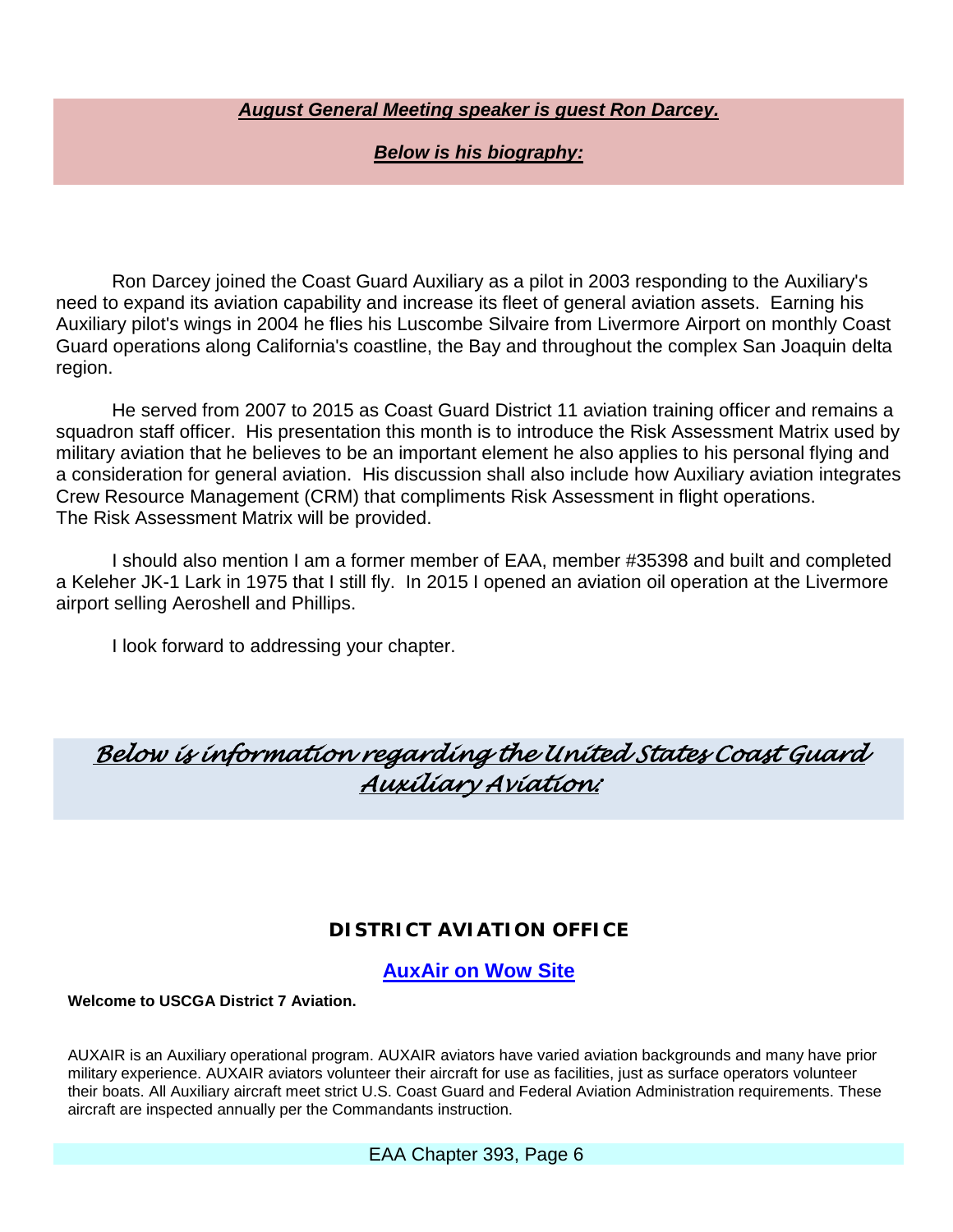#### **Missions**

AUXAIR participates in many Coast Guard missions including Search and Rescue, Port Over Flights, Waterways and Coastal Security, Marine Safety, Pollution Response, and Aids to Navigation. It also conducts Logistic Transport Missions. AUXAIR is an integral part of the Coast Guard search and rescue team and its homeland security forces.

As with surface operators, air facility operators are issued patrol orders. Orders are issued based on the needs of the Coast Guard and the availability of crews and facilities. Coast Guard Air Stations are the Order Issuing Authority for

AUXAIR. This alignment of Auxiliary aviation assets in a district with an Air Station is known as the "squadron concept", because aviation orders and direction flow directly between the Air Station and the district aviation staff.

Auxiliarists involved in AUXAIR take Auxiliary aviation training, completing the syllabus for their level of qualification. After having their knowledge and skills approved by an Auxiliary Flight Examiner, they may be certified by the District Director of Auxiliary (DIRAUX) as Pilots, Observers or Air Crew in the AUXAIR Program.

#### *WANTED! HANGAR SPACE FOR RENT!*

**This local EAA Chapter 393, Concord (Buchanan Field), California is looking to rent a hangar** 

### **large enough in which to build a kit plane.**

**Anyone who has any information regarding this plan, please contact this person:**

#### Ron Lem

925 395-0672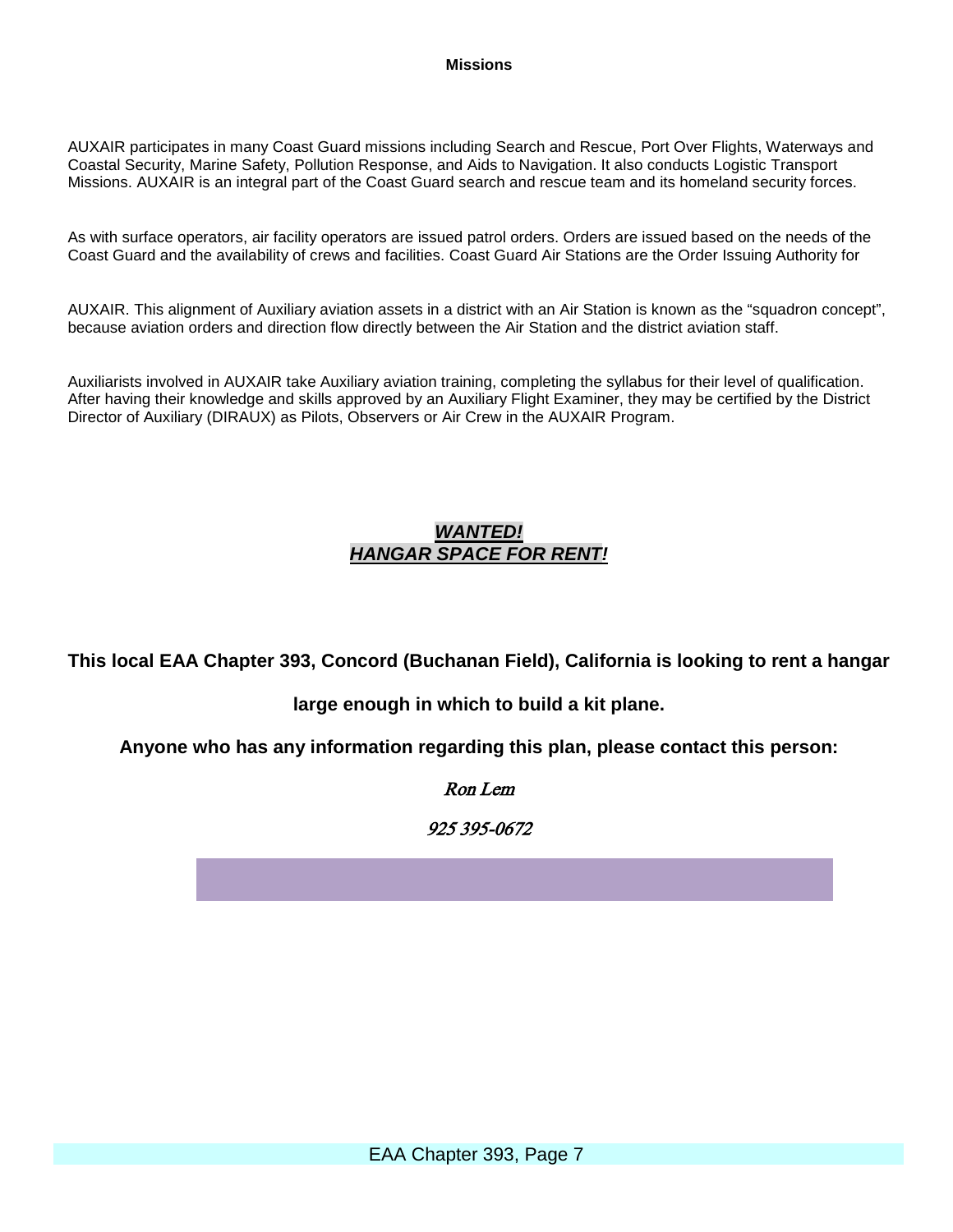### **The Experimental Aircraft Association Board of Directors**

### **Chapter 393 of Concord, CA**

P.O. Box 6524, Concord, CA 94524-1524

<http://www.eaa393.org/> Email: [nle@eaa393.org](mailto:nle@eaa393.org)

Officers/Appointees for 2016-2017

President: Bill Bower [pres@eaa393.org](mailto:pres@eaa393.org) 925 813-5172

Vice President: Ron Lem [veep@eaa393.org](mailto:veep@eaa393.org) 415 532-6561

Secretary **Pete Mitchell** [secty@eaa393.org](mailto:secty@eaa393.org) 925 586 6491 Treasurer **Harvard Holmes** [treas@eaa393.org](mailto:treas@eaa393.org) 510 526-5347

Newsletter Editor Bill O'Brian [nle@eaa393.org](mailto:nle@eaa393.org) 925 254-6336

 $tc@eaa393.$ org

Tech. Counselor **Currently Open** 

Tech. Counselor Bob Sinclair [N320sierra@gmail.com](mailto:N320sierra@gmail.com) 925.935.7465

Young Eagles **Stephen Tucker** Stephenf4e@gmail.com 925 586-5977

Dinner Coordinator Rick Bourgeois<br>RicFlyer@Comcast.net 925 432-9075 RicFlyer@Comcast.net

Buildings Tracy Peters (temp) 510 301-8485 Government Affairs Currently Open Photographer Currently Open

Webmaster Renee Robinson [webmaster@eaa393.org](mailto:webmaster@eaa393.org) 510 828 1734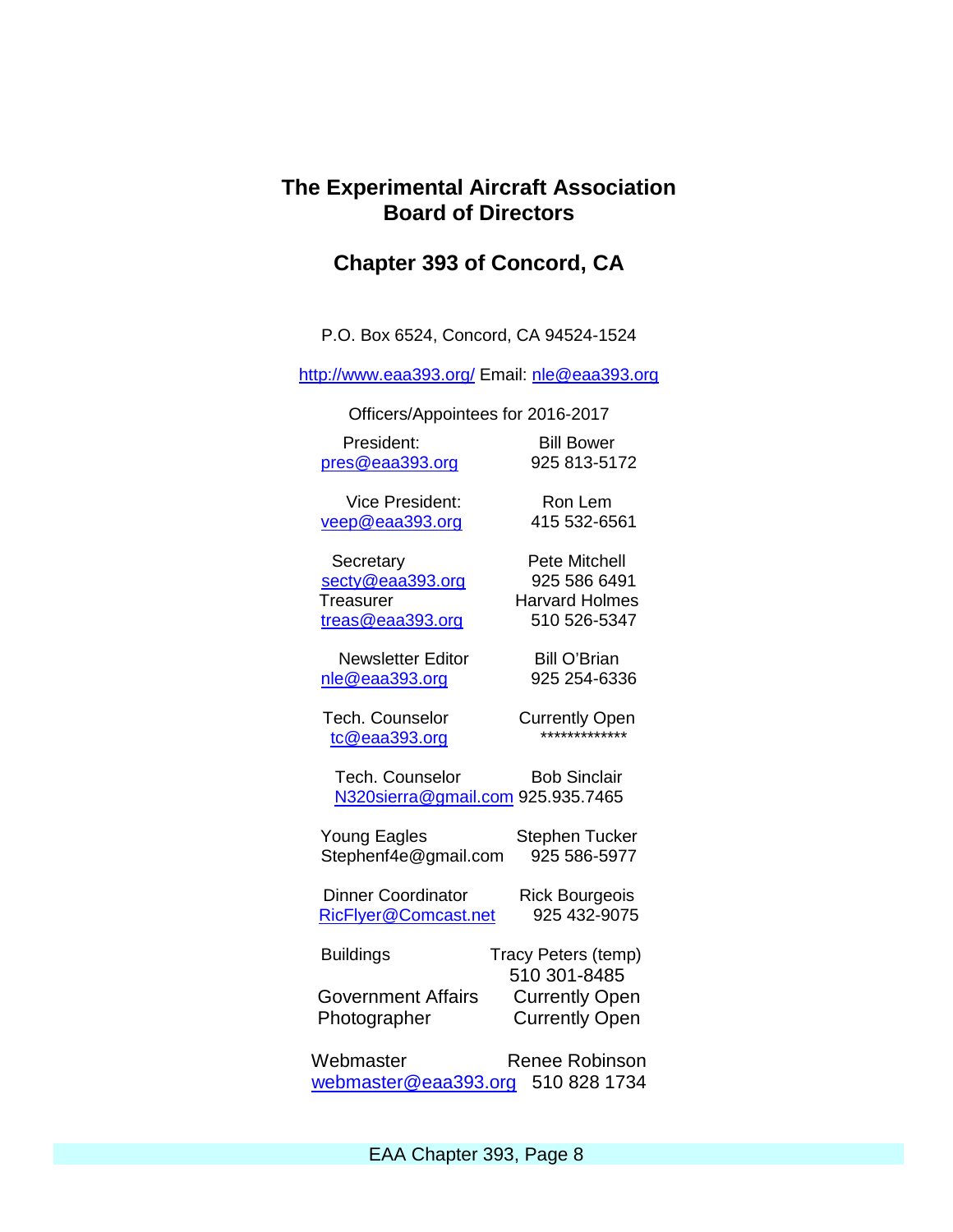*Please let me know what you think of the newsletter and also offer ideas for future issues. Your Newsletter Editor, Bill*

*THANK YOU TO OUR SPONSORS!*



**Maintenance - Avionics -Fuel/Line Service**

Larry E. Rohrbacher Line Service Manager

145 John Glenn Drive, Concord, CA. 94520 Tel: 925.676.2100 Fax: 925.676.5580 lineservice@sterlingav.com





\**Old fashioned baking and cake crafting\**

*Visit us in our new home:* **1848 Willow Pass Road. Concord 925.689.7220. www.alpinepastry.co**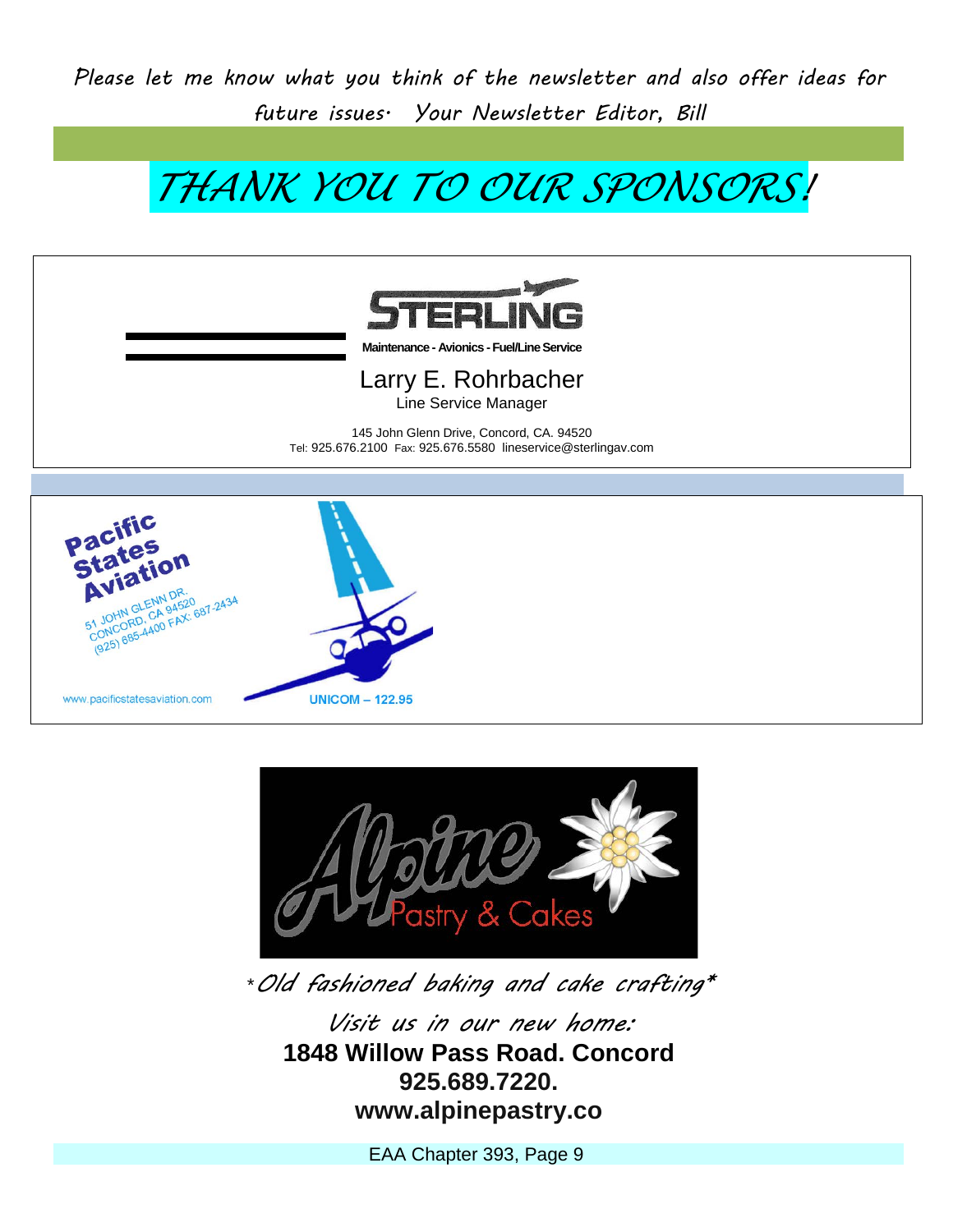## *Our meetings are open to the public.*

 Join us for dinner at 6:30 pm (\$7 donation) with the general meeting at 7:30 pm on the above dates in the building at 200 Buchanan Field Road. Enter from the west side of the building, on the west side of the airport. We always have various speakers and presentations of interest to aviators, after dinner.

 Chapter 393 fly-outs are open to chapter members and guests. See the following article explaining them:

*Wednesday Fly-Outs* 

By Harvard Holmes

*To maintain our proficiency, a number of pilots get together on Wednesdays and fly somewhere for lunch. Many of the aircraft owners in the chapter participate. Passengers are always welcome. Not only is it a great way to see the Bay Area, it's also fun to see and ride in our members' aircraft. The email address is WedFlyOut@eaa393.org You may contact HarvardHolmes@comcast.net or Renee Robinson webmaster@eaa393.org to be added to or removed from this list.* 

*Generally, someone who wants to go flying will send a suggestion to this list a day or two before. Those who can go will respond, and a destination gets selected. Recent destinations have included: South Lake Tahoe, Half Moon Bay, Petaluma, Santa Rosa, Ukiah, Boonville, Shelter Cove, Willows, Auburn, Sacramento, Lodi, Stockton, Merced, Watsonville and Salinas. If the weather is poor, a destination may be selected as late as Wednesday morning.*